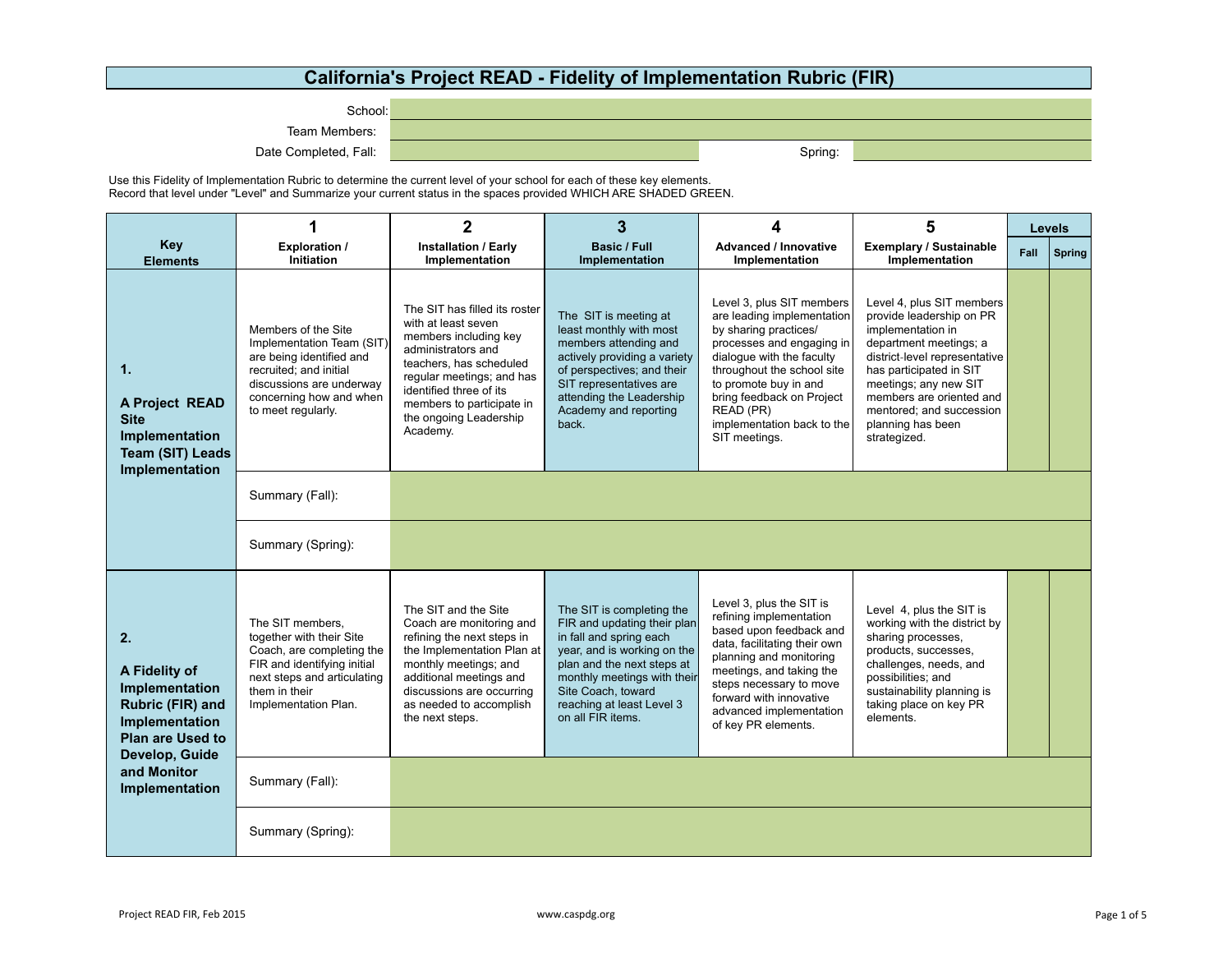|                                                                                                                                                  | 1                                                                                                                                                                     | $\mathbf{2}$                                                                                                                                                                                                                                                                | 3                                                                                                                                                                                                                                                                                                                                   | 4                                                                                                                                                                                                                                                                                                                         | 5                                                                                                                                                                                                                                                                                                                             | <b>Levels</b> |               |
|--------------------------------------------------------------------------------------------------------------------------------------------------|-----------------------------------------------------------------------------------------------------------------------------------------------------------------------|-----------------------------------------------------------------------------------------------------------------------------------------------------------------------------------------------------------------------------------------------------------------------------|-------------------------------------------------------------------------------------------------------------------------------------------------------------------------------------------------------------------------------------------------------------------------------------------------------------------------------------|---------------------------------------------------------------------------------------------------------------------------------------------------------------------------------------------------------------------------------------------------------------------------------------------------------------------------|-------------------------------------------------------------------------------------------------------------------------------------------------------------------------------------------------------------------------------------------------------------------------------------------------------------------------------|---------------|---------------|
| <b>Key</b><br><b>Elements</b>                                                                                                                    | <b>Exploration /</b><br>Initiation                                                                                                                                    | <b>Installation / Early</b><br>Implementation                                                                                                                                                                                                                               | <b>Basic / Full</b><br>Implementation                                                                                                                                                                                                                                                                                               | <b>Advanced / Innovative</b><br>Implementation                                                                                                                                                                                                                                                                            | <b>Exemplary / Sustainable</b><br>Implementation                                                                                                                                                                                                                                                                              | Fall          | <b>Spring</b> |
| 3.<br><b>Sites are Active</b><br>Participants in a<br>Learning<br><b>Community with</b><br><b>Peers From</b><br><b>Other Sites</b>               | SIT members are<br>registering for the PR<br>Online Learning<br>Community and getting to<br>know the online<br>environment.                                           | Level 1, plus Teachers<br>receiving PR training are<br>registering for the Online<br>Learning Community and<br>getting to know the online<br>environment; and the<br>select SIT representatives<br>are participating in the<br>Leadership Academy<br>meetings and Webinars. | Level 2, plus<br>administrators and<br>teachers are actively<br>engaging with material<br>(reading/listening/<br>watching) and posting in<br>the Online Learning<br>Community; and site<br>implementation successes,<br>challenges, and/ or<br>questions are being shared<br>at the Leadership<br>Academy meetings and<br>Webinars. | Level 3, plus the SIT has<br>given a presentation on<br>their site's implementation<br>to other sites through the<br>Leadership Academy,<br>hosting a site visit, a<br>Webinar, or a Regional<br>Institute.                                                                                                               | Level 4, plus in years 4<br>and/ or 5 some SIT<br>members have visited<br>another PR site to review<br>its FIR and observe<br>implementation at that site,<br>and reported back on their<br>experience and what was<br>learned to the full SIT.                                                                               |               |               |
|                                                                                                                                                  | Summary (Fall):                                                                                                                                                       |                                                                                                                                                                                                                                                                             |                                                                                                                                                                                                                                                                                                                                     |                                                                                                                                                                                                                                                                                                                           |                                                                                                                                                                                                                                                                                                                               |               |               |
|                                                                                                                                                  | Summary (Spring):                                                                                                                                                     |                                                                                                                                                                                                                                                                             |                                                                                                                                                                                                                                                                                                                                     |                                                                                                                                                                                                                                                                                                                           |                                                                                                                                                                                                                                                                                                                               |               |               |
| 4.<br>The School's<br><b>Curriculum and</b><br><b>Instruction is</b><br>Aligned to the<br><b>Common Core</b><br><b>State Standards</b><br>(CCSS) | Two Common Core State<br>Standards (CCSS)<br><b>Curriculum Review</b><br>meetings are being<br>scheduled, and key faculty<br>and administrators are<br>being invited. | <b>CCSS Curriculum Review</b><br>meetings have taken place<br>for both English Language<br>Arts (ELA) and other<br>Content Areas, with key<br>faculty and staff actively<br>involved.                                                                                       | Level 2, plus teachers<br>have received PR training<br>in teaching reading skills in<br>the content areas aligned<br>with the CCSS, and are<br>implementing that learning<br>in the instructional<br>processes in their<br>classrooms, as seen in<br>instructional observations<br>and coaching<br>conversations.                   | Level 3, plus instructional<br>planning conversations<br>and implementation are<br>occurring toward<br>schoolwide CCSS<br>alignment of instructional<br>practices inclusive of<br>teaching reading skills in<br>the content areas across<br>the curriculum, beyond just<br>the PR teachers, as<br>evidenced in SIT notes. | Level 4, plus instructional<br>planning conversations<br>and implementation are<br>occurring toward<br>schoolwide CCSS<br>alignment of instructional<br>practices inclusive of<br>teaching reading across<br>the curriculum, as<br>evidenced in notes from<br>meetings of departments.<br>school faculty, or the<br>district. |               |               |
|                                                                                                                                                  | Summary (Fall):                                                                                                                                                       |                                                                                                                                                                                                                                                                             |                                                                                                                                                                                                                                                                                                                                     |                                                                                                                                                                                                                                                                                                                           |                                                                                                                                                                                                                                                                                                                               |               |               |
|                                                                                                                                                  | Summary (Spring):                                                                                                                                                     |                                                                                                                                                                                                                                                                             |                                                                                                                                                                                                                                                                                                                                     |                                                                                                                                                                                                                                                                                                                           |                                                                                                                                                                                                                                                                                                                               |               |               |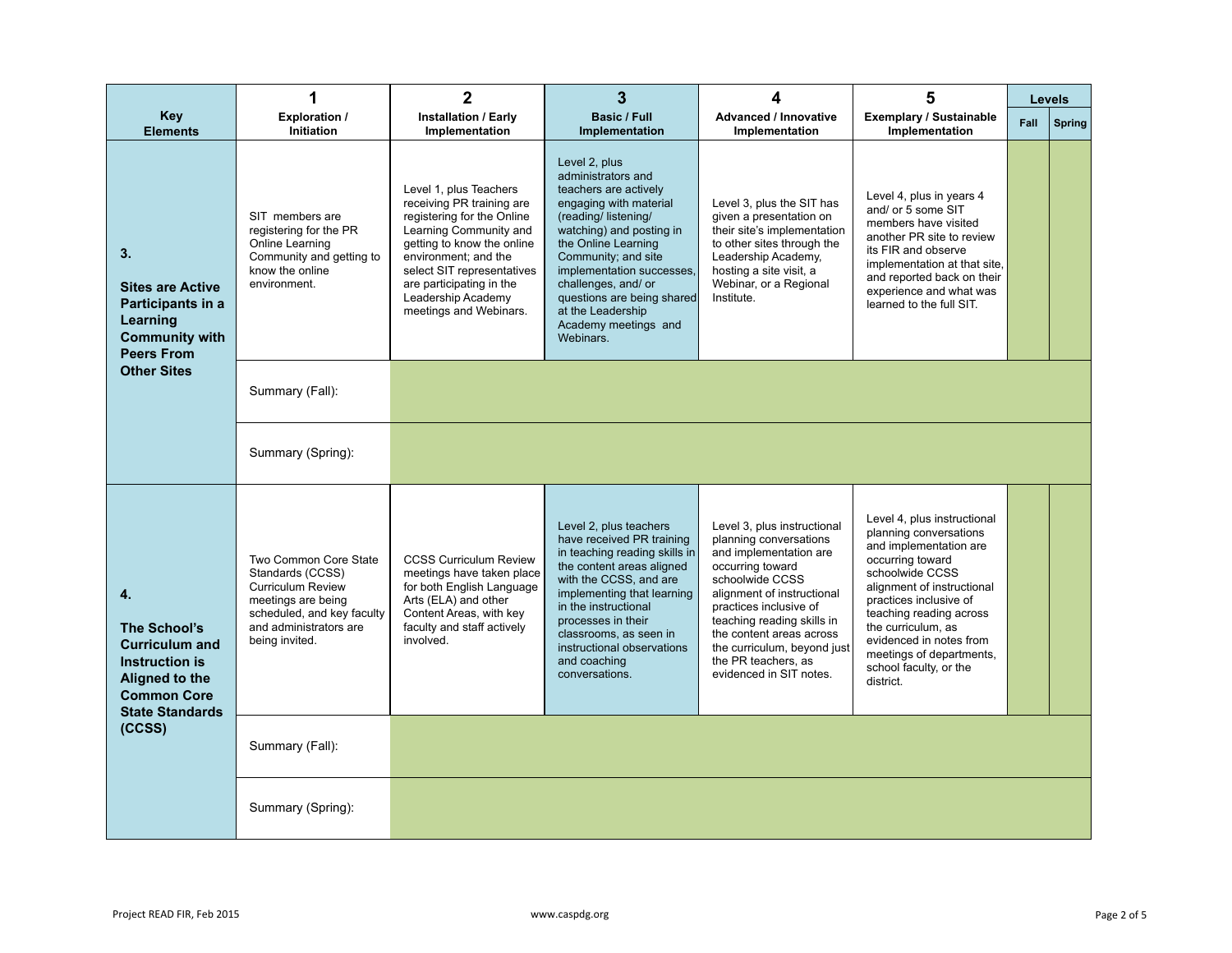|                                                                                                                                                                                                   | 1                                                                                                                                                                                                                                                                                                                       | $\mathbf{2}$                                                                                                                                                                                                               | 3                                                                                                                                                                                                                                                                                                                   | 4                                                                                                                                                                                                                                                                             | 5                                                                                                                                                                                                                                                                                                                                                                                   |      | Levels        |
|---------------------------------------------------------------------------------------------------------------------------------------------------------------------------------------------------|-------------------------------------------------------------------------------------------------------------------------------------------------------------------------------------------------------------------------------------------------------------------------------------------------------------------------|----------------------------------------------------------------------------------------------------------------------------------------------------------------------------------------------------------------------------|---------------------------------------------------------------------------------------------------------------------------------------------------------------------------------------------------------------------------------------------------------------------------------------------------------------------|-------------------------------------------------------------------------------------------------------------------------------------------------------------------------------------------------------------------------------------------------------------------------------|-------------------------------------------------------------------------------------------------------------------------------------------------------------------------------------------------------------------------------------------------------------------------------------------------------------------------------------------------------------------------------------|------|---------------|
| <b>Key</b><br><b>Elements</b>                                                                                                                                                                     | <b>Exploration /</b><br>Initiation                                                                                                                                                                                                                                                                                      | <b>Installation / Early</b><br>Implementation                                                                                                                                                                              | <b>Basic / Full</b><br>Implementation                                                                                                                                                                                                                                                                               | <b>Advanced / Innovative</b><br><b>Implementation</b>                                                                                                                                                                                                                         | <b>Exemplary / Sustainable</b><br>Implementation                                                                                                                                                                                                                                                                                                                                    | Fall | <b>Spring</b> |
| 5.<br><b>English</b><br><b>Language Arts</b><br>(ELA), English<br>Learner (EL), and<br><b>Special</b><br><b>Education (SE)</b><br><b>Teachers are</b><br><b>Teaching</b><br><b>Reading Skills</b> | Discussions are being<br>initiated to identify ELA,<br>EL, SE, and Reading<br>Intervention teachers to<br>learn new instructional<br>strategies, practices, and<br>approaches for teaching<br>reading skills in their<br>content areas by<br>participating in the Course<br>#1 online modules and on-<br>site training. | The teachers selected<br>have completed the online<br>IRIS modules and coach-<br>facilitated trainings and<br>begun implementing the<br>new instructional<br>strategies, practices, and<br>approaches in the<br>classroom. | Instructional observations<br>and reflective<br>conversations have<br>occurred with all PR<br>teachers who have<br>completed Course #1 to<br>ensure that they are<br>implementing the new<br>instructional strategies,<br>practices, and approaches<br>to teaching reading in their<br>content areas with fidelity. | Level 3, plus individual<br>coaching and professional<br>development needs are<br>identified and prioritized<br>based, in part, on the<br>instructional observations<br>and fidelity checks being<br>conducted toward<br>enhancing implementation<br>at the classroom-level.  | Level 4, plus plans are in<br>place for new and/ or<br>additional teachers to<br>complete the online<br>modules and participate in<br>skill sharing, training, and<br>mentoring with other PR<br>teachers toward applying<br>the new instructional<br>strategies in their<br>classrooms; and district<br>professional development<br>plans reference PR<br>resources and practices. |      |               |
|                                                                                                                                                                                                   | Summary (Fall):                                                                                                                                                                                                                                                                                                         |                                                                                                                                                                                                                            |                                                                                                                                                                                                                                                                                                                     |                                                                                                                                                                                                                                                                               |                                                                                                                                                                                                                                                                                                                                                                                     |      |               |
|                                                                                                                                                                                                   | Summary (Spring):                                                                                                                                                                                                                                                                                                       |                                                                                                                                                                                                                            |                                                                                                                                                                                                                                                                                                                     |                                                                                                                                                                                                                                                                               |                                                                                                                                                                                                                                                                                                                                                                                     |      |               |
| 6.<br><b>History/ Social</b><br><b>Studies and</b><br><b>Science Teachers</b><br>are Teaching<br><b>Reading Skills in</b><br>the Content<br><b>Areas</b>                                          | Discussions are being<br>initiated to identify History/<br>Social Studies, and<br>Science teachers to learn<br>new instructional<br>strategies, practices, and<br>approaches for teaching<br>reading skills in their<br>content areas by<br>participating in the Course<br>#2 online modules and<br>onsite training.    | The teachers selected<br>have completed the online<br>IRIS modules and coach-<br>facilitated trainings and<br>begun implementing the<br>new instructional<br>strategies, practices, and<br>approaches in the<br>classroom. | Instructional observations<br>and reflective<br>conversations have<br>occurred with all PR<br>teachers who have<br>completed Course #2 to<br>ensure that they are<br>implementing the new<br>instructional strategies,<br>practices, and approaches<br>to teaching reading in their<br>content areas with fidelity. | Level 3, plus individual<br>coaching and professional<br>development needs are<br>identified and prioritized<br>based, in part, on the<br>instructional observations<br>and fidelity checks being<br>conducted, toward<br>enhancing implementation<br>at the classroom-level. | Level 4, plus plans are in<br>place for new and/ or<br>additional teachers to<br>complete the online<br>modules and participate in<br>skill sharing, training, and<br>mentoring with other PR<br>teachers toward applying<br>the new instructional<br>strategies in their<br>classrooms; and district<br>professional development<br>plans reference PR<br>resources and practices. |      |               |
|                                                                                                                                                                                                   | Summary (Fall):                                                                                                                                                                                                                                                                                                         |                                                                                                                                                                                                                            |                                                                                                                                                                                                                                                                                                                     |                                                                                                                                                                                                                                                                               |                                                                                                                                                                                                                                                                                                                                                                                     |      |               |
|                                                                                                                                                                                                   | Summary (Spring):                                                                                                                                                                                                                                                                                                       |                                                                                                                                                                                                                            |                                                                                                                                                                                                                                                                                                                     |                                                                                                                                                                                                                                                                               |                                                                                                                                                                                                                                                                                                                                                                                     |      |               |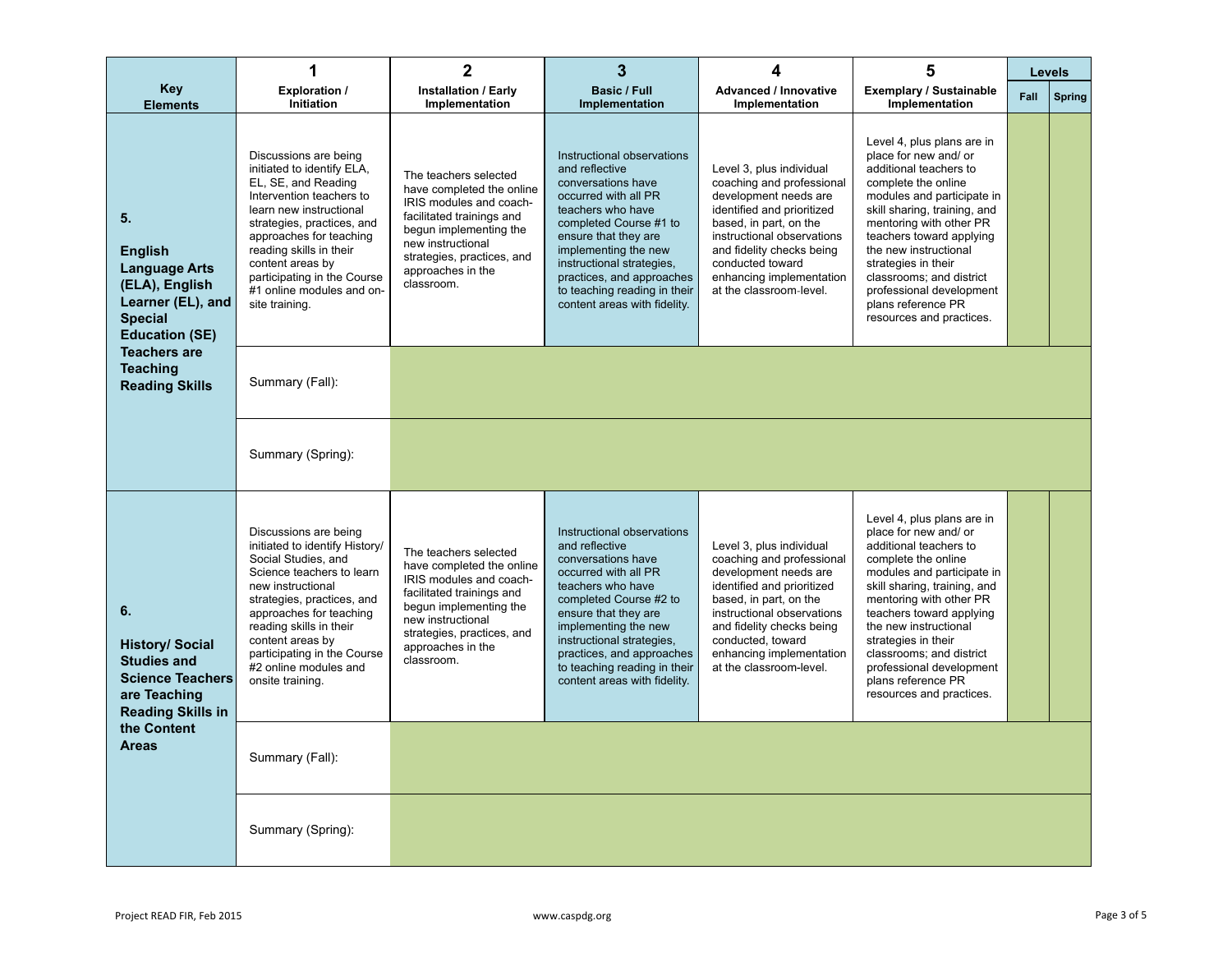|                                                                                                                   | 1                                                                                                                                                                                                                                                                                                                                     | $\mathbf 2$                                                                                                                                                                                                                                                                                                                                                                            | 3                                                                                                                                                                                                                                                                                                                                                                                      | 4                                                                                                                                                                                                                                                                                                                                                                                           | 5                                                                                                                                                                                                                                                                                                                                                                                                                                    |      | <b>Levels</b> |
|-------------------------------------------------------------------------------------------------------------------|---------------------------------------------------------------------------------------------------------------------------------------------------------------------------------------------------------------------------------------------------------------------------------------------------------------------------------------|----------------------------------------------------------------------------------------------------------------------------------------------------------------------------------------------------------------------------------------------------------------------------------------------------------------------------------------------------------------------------------------|----------------------------------------------------------------------------------------------------------------------------------------------------------------------------------------------------------------------------------------------------------------------------------------------------------------------------------------------------------------------------------------|---------------------------------------------------------------------------------------------------------------------------------------------------------------------------------------------------------------------------------------------------------------------------------------------------------------------------------------------------------------------------------------------|--------------------------------------------------------------------------------------------------------------------------------------------------------------------------------------------------------------------------------------------------------------------------------------------------------------------------------------------------------------------------------------------------------------------------------------|------|---------------|
| <b>Key</b><br><b>Elements</b>                                                                                     | <b>Exploration /</b><br>Initiation                                                                                                                                                                                                                                                                                                    | <b>Installation / Early</b><br>Implementation                                                                                                                                                                                                                                                                                                                                          | <b>Basic / Full</b><br>Implementation                                                                                                                                                                                                                                                                                                                                                  | <b>Advanced / Innovative</b><br>Implementation                                                                                                                                                                                                                                                                                                                                              | <b>Exemplary / Sustainable</b><br>Implementation                                                                                                                                                                                                                                                                                                                                                                                     | Fall | <b>Spring</b> |
| 7.<br>Teachers are<br><b>Using Scholastic</b><br><b>Reading</b><br><b>Programs and</b><br><b>Technology</b>       | Student reading<br>intervention needs are<br>being identified, as well as<br>technology requirements<br>and capacities, toward<br>selecting the right mix of<br>Scholastic READ 180 Next<br>Generation, System 44,<br>English 3D reading<br>programs and Scholastic<br>Reading Invetory (SRI)<br>assessment licenses for<br>the site. | The appropriate Scholastic<br>reading programs and<br>technologies have been<br>obtained and installed;<br>reading intervention<br>teachers have completed<br>the Scholastic trainings for<br>the programs and are<br>beginning to use them; and<br>there are clearly articulated<br>processes and criteria for<br>which students will be<br>receiving these reading<br>interventions. | Level 2, plus Scholastic<br>reading programs and<br>technology are being used<br>with fidelity for reading<br>intervention and instruction<br>with the identified students:<br>and intervention teachers<br>are sending Scholastic<br>letters and reports to<br>parents to keep them<br>informed of<br>their student's reading<br>progress and ways they<br>can be supportive at home. | Level 3, plus Scholastic<br>programs are an integral<br>part of the school's system<br>of multitiered reading<br>instruction and<br>intervention, with<br>expanded use and/ or<br>additional programs being<br>integrated as needed; and<br>collaboration is happening<br>through sharing curricula<br>focuses, keyword sheets,<br>and student lexile levels<br>with content-area teachers. | Level 4, plus Scholastic<br>student data on lexile<br>levels and reading skill<br>strengths and areas<br>needing further<br>development is being<br>shared as a resource tool<br>with content-area teachers<br>who are utilizing the data<br>to make instructional<br>decisions to support the<br>teaching of reading skills<br>across the curriculum, and<br>who are also active in<br>referring students in need<br>of assessment. |      |               |
|                                                                                                                   | Summary (Fall):                                                                                                                                                                                                                                                                                                                       |                                                                                                                                                                                                                                                                                                                                                                                        |                                                                                                                                                                                                                                                                                                                                                                                        |                                                                                                                                                                                                                                                                                                                                                                                             |                                                                                                                                                                                                                                                                                                                                                                                                                                      |      |               |
|                                                                                                                   | Summary (Spring):                                                                                                                                                                                                                                                                                                                     |                                                                                                                                                                                                                                                                                                                                                                                        |                                                                                                                                                                                                                                                                                                                                                                                        |                                                                                                                                                                                                                                                                                                                                                                                             |                                                                                                                                                                                                                                                                                                                                                                                                                                      |      |               |
| 8.<br><b>Coaching for</b><br><b>Individual</b><br><b>Teachers is</b><br><b>Prioritized and</b><br><b>Provided</b> | The Lead Administrator<br>and Site Coach are<br>committed to conducting<br>individual teacher<br>instructional observations<br>and coaching<br>conversations with each<br>teacher who completes PR<br>training, toward ensuring<br>that the new strategies and<br>skills are being<br>implemented with fidelity.                      | The Lead Administrator<br>and Site Coach are<br>identifying and prioritizing<br>teachers who have<br>completed PR training to<br>receive individual coaching<br>based upon fidelity-of-<br>instruction observations,<br>student outcomes, and<br>assessed student needs;<br>and time is scheduled to<br>provide that coaching.                                                         | Identified and prioritized<br>individual PR teachers are<br>receiving individual<br>coaching based upon<br>student outcomes and<br>fidelity-of-instruction<br>observations and checklist<br>ratings.                                                                                                                                                                                   | Level 3, plus PR teachers<br>who receive individual<br>coaching are actively<br>reflecting on their<br>instructional practices,<br>examining student data,<br>and adjusting their<br>instructional practices.                                                                                                                                                                               | Level 4, plus PR teachers<br>are sharing and reflecting<br>on their instructional<br>practices in department<br>meetings and self-initiating<br>requests for coaching<br>support as needed.                                                                                                                                                                                                                                          |      |               |
|                                                                                                                   | Summary (Fall):                                                                                                                                                                                                                                                                                                                       |                                                                                                                                                                                                                                                                                                                                                                                        |                                                                                                                                                                                                                                                                                                                                                                                        |                                                                                                                                                                                                                                                                                                                                                                                             |                                                                                                                                                                                                                                                                                                                                                                                                                                      |      |               |
|                                                                                                                   | Summary (Spring):                                                                                                                                                                                                                                                                                                                     |                                                                                                                                                                                                                                                                                                                                                                                        |                                                                                                                                                                                                                                                                                                                                                                                        |                                                                                                                                                                                                                                                                                                                                                                                             |                                                                                                                                                                                                                                                                                                                                                                                                                                      |      |               |